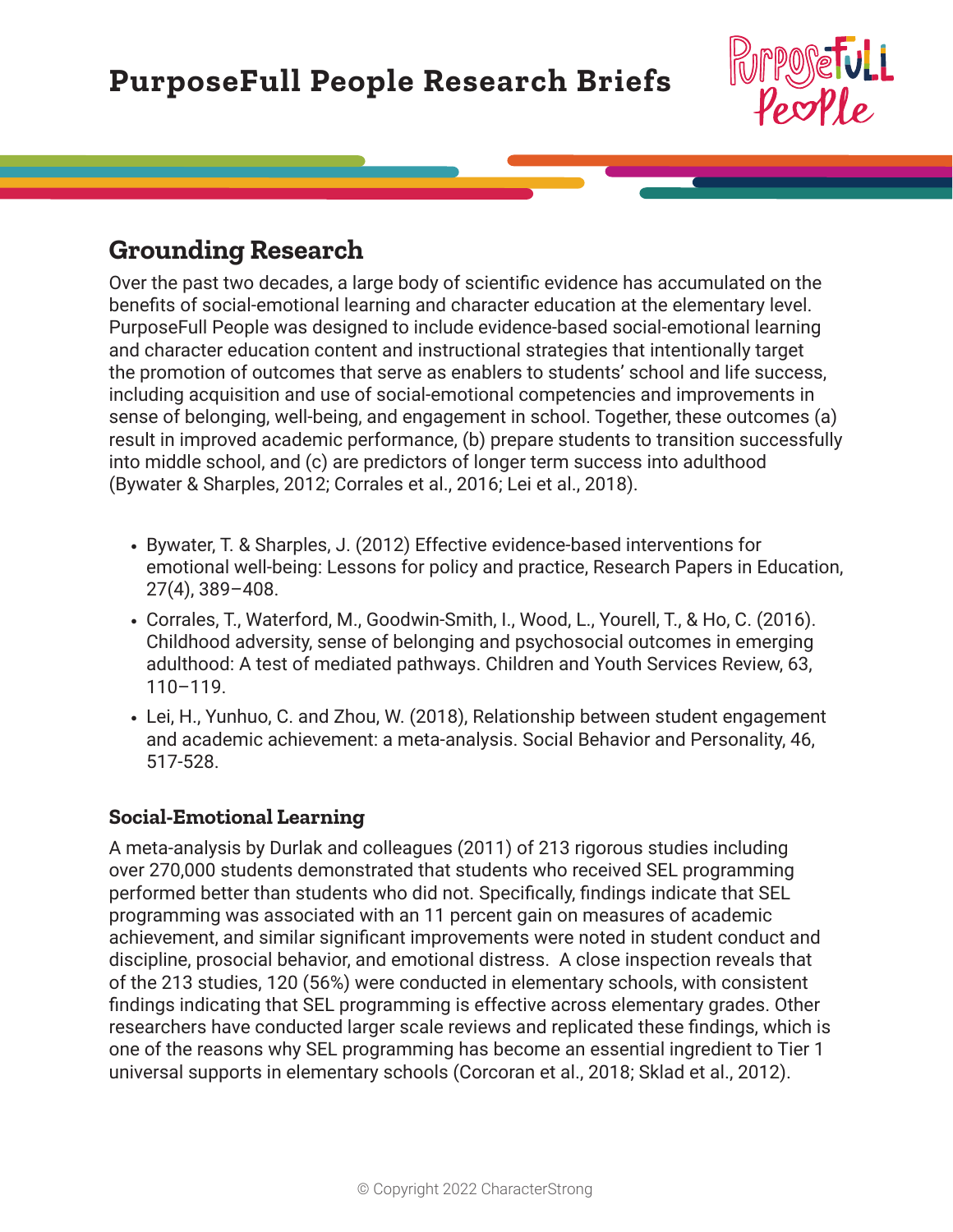

- **•** Corcoran, R.P., Cheung, A.C.K., Kim, E., & Xie, C. (2018). Effective universal schoolbased social and emotional programs for improving academic achievement: A systematic review and meta-analysis of 50 years of research Educational Research Review, 25 (2018), pp. 56-72.
- **•** Durlak, J. A., Weissberg, R. P., Dymnicki, A. B., Taylor, R. D., & Schellinger, K. B. (2011). The impact of enhancing students' social and emotional learning: A meta-analysis of school-based universal interventions. Child Development, 82, 405–432.
- **•** Robson, D. A., Allen, M. S., & Howard, S. J. (2020). Self-regulation in childhood as a predictor of future outcomes: A meta-analytic review. Psychological Bulletin, 146(4), 324–354.
- **•** Sklad, M., Diekstra, R., Ritter, M. D., Ben, J., & Gravesteijn, C. (2012). Effectiveness of school-based universal social, emotional, and behavioral programs: Do they enhance students' development in the area of skill, behavior, and adjustment? Psychology in the Schools, 49(9), 892–909.

### **Character Education**

With regard to character education, a meta analysis of 52 studies was conducted by Jeynes (2019) to examine the relationship between character education and student achievement and behavioral outcomes. Results indicated that character education was associated with higher levels of educational outcomes, including grades and test scores. The delivery of character education programming was also associated with increased self-discipline. While the effects for high school character education was higher than middle school and elementary, findings for elementary still found positive, significant effects on the above outcomes.

- **•** Berkowitz, M. W. & Bier M. C. (2007). What works in character education?, Journal of Research in Character Education, 5, 29-48.
- **•** Jeynes, W. H. (2019). A meta-analysis on the relationship between character education and student achievement and behavioral outcomes. Education and Urban Society, 51 (1), 33–71.
- **•** Johnson, K. (2021). A preliminary meta-Analysis of character education research Fairleigh Dickinson University. ProQuest Dissertations Publishing.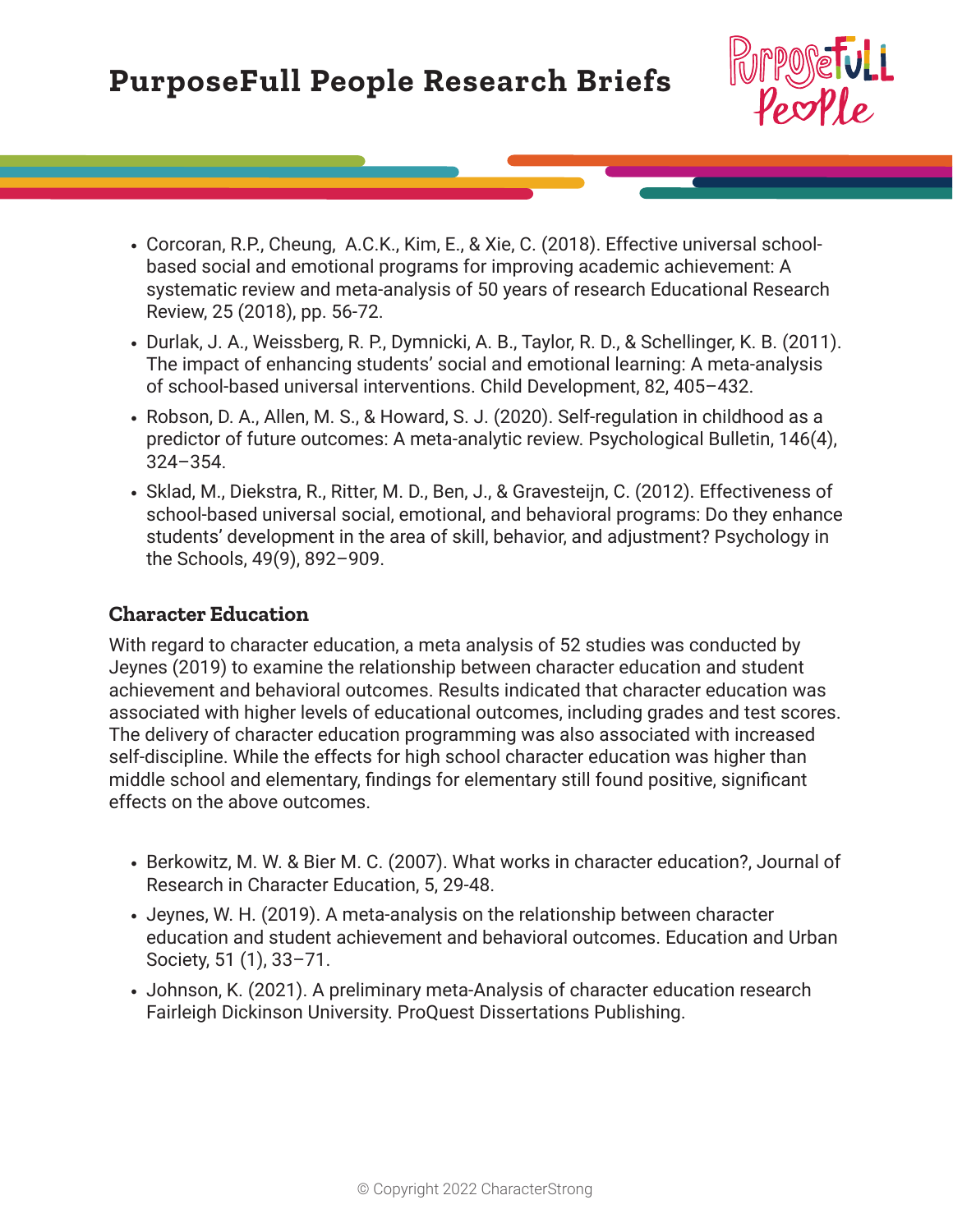

### **Teaching Social Skills**

Numerous studies have investigated the impact of teaching elementary-aged students social skills. The findings from this research are clear: teaching social skills interventions to children between the ages of 5-11 leads to a range of beneficial outcomes, including (a) increases in social competencies such as cooperation, assertiveness, and conflict resolution, (b) improvements in prosocial interactions and social inclusion, and (c) decreases in aggressive and disruptive behaviors (e.g., Durlak et al., 2010; Gresham et al., 2004; January et al., 2011). The research also reveals some nuanced findings that impact whether a program that teaches social skills is likely to be effective or not. First, social skills programs that use a direct and explicit instructional approach that involves telling (what the skill is and why it is important), showing (modeling what the skill looks like), doing (providing opportunities to practice the skill), and performance feedback (observing students to) are more effective than programs that use other types of instructional approaches (Gresham, 2017, Lane et al. 2005). Second, students need to receive a certain amount of instruction and support over time to acquire and apply social skills (Gresham et al., 2004). Third, students need to be supported to generalize the skills beyond the lessons through prompts and reminders, recognizing and acknowledging attempts to apply certain skills, and addressing missed opportunities to use the skills (Fox & McEvoy, 1993; DiPerna et al., 2017). Last, teachers need to maintain fidelity to teaching the social skills as planned to ensure students receive the instruction and support in a way that is likely to lead to beneficial outcomes (Durlak et al., 2008).

- **•** DiPerna, J.C., Lei, P., Cheng, W. Hart, S. & Bellinger, J. (2017). A cluster randomized trial of the social skills Improvement system-classwide intervention program (SSIS-CIP) in first grade Journal of Education & Psychology, 23, 145-167.
- **•** Durlak, J. A., & Dupre, E. . P. (2008). Implementation matters: A review of research on the influence of implementation on program outcomes and the factors affecting implementation. American Journal of Community Psychology, 41, 327–350.
- **•** Durlak, J. A., Weissberg, R. P., & Pachan, M. (2010). A meta-analysis of afterschool programs that seek to promote personal and social skills in children and adolescents. American Journal of Community Psychology, 45, 294–309.
- **•** Fox, J.J., & McEvoy, M.A. (1993). Assessing and enhancing generalization and social validity of social-skills interventions with children and adolescents. Behavior Modification, 17, 339–366.
- **•** Gresham, F. M., Cook, C. R. , & Crews, S. D. (2004). Social skills training for children and youth with emotional and behavioral disorders: Validity considerations and future directions. Behavioral Disorders, 30(1), 32-47.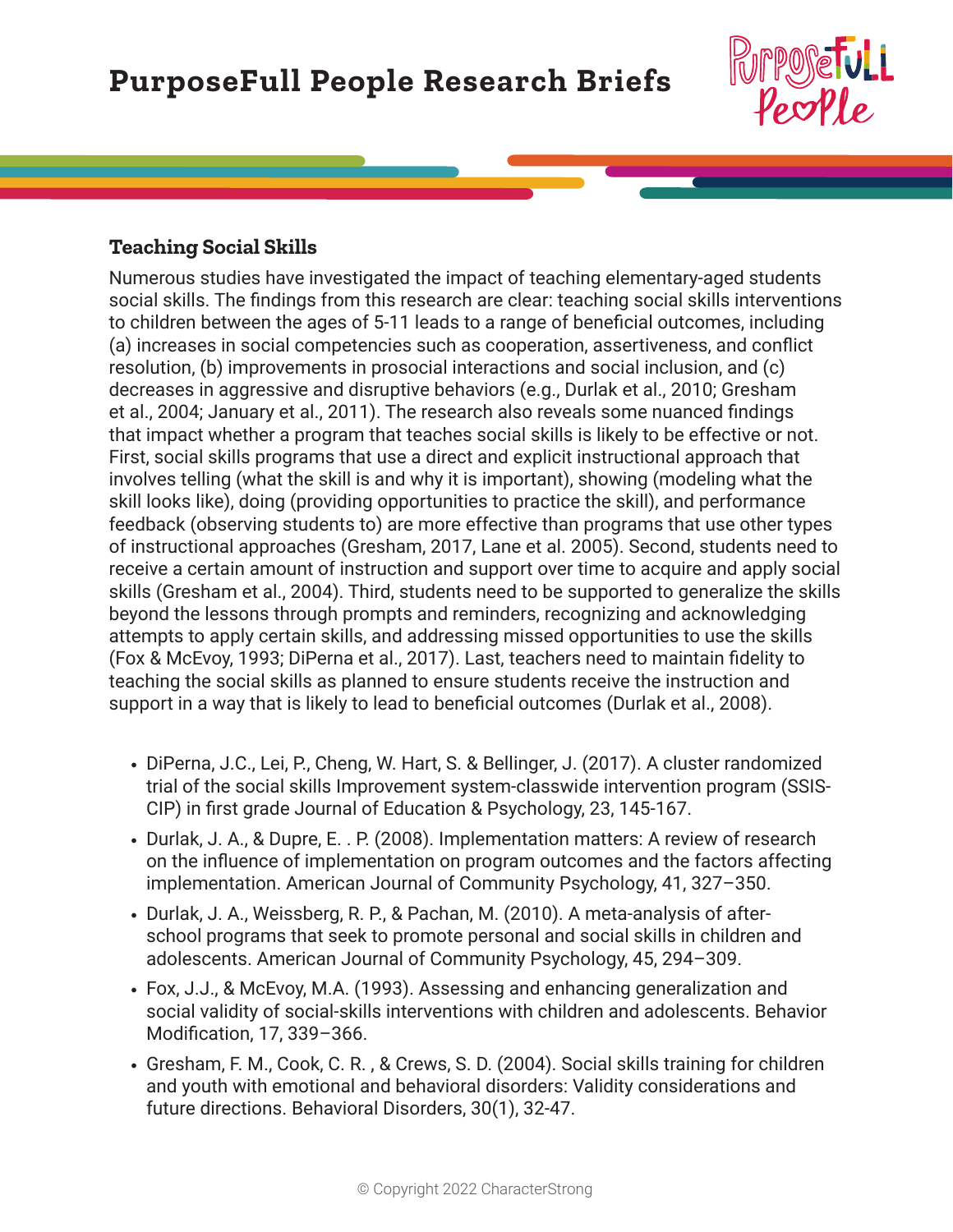

- **•** Gresham, F. M. (2017). Evidence-based interventions for social skill deficits in children and adolescents. In Handbook of evidence-based interventions for children and adolescents (pp. 365–376). New York city: Springer Publishing Company, LLC.
- **•** January, A.M, Casey, R.J., & Paulson, D. (2011). A meta-analysis of classroom-wide interventions to build social skills: Do they work? School Psychology Review, 40 (2), 242-256.
- **•** Lane, K. L., Menzies, H. M., Barton-Arwood, S. M., Doukas, G. L., & Munton, S. M. (2005). Designing, implementing, and evaluating social skills interventions for elementary students: Step-by-step procedures based on actual school-based investigations. Preventing School Failure, 49(2), 18-26.
- **•** Durlak, J. A., Weissberg, R. P., Dymnicki, A. B., Taylor, R. D., & Schellinger, K. B. (2011). The impact of enhancing students' social and emotional learning: A metaanalysis of school-based universal interventions. Child Development, 82, 405–432. doi:10.1111/j.1467-8624.2010.01564.x
- **•** Pandey, A., Hale, D., Das, S., Goddings, A. L., Blakemore, S. J., & Viner, R. M. (2018). Effectiveness of universal self-regulation–based interventions in children and adolescents: A systematic review and meta-analysis. JAMA Pediatrics, 172, 566- 575. doi:10.1001/jamapediatrics.2018.0232

#### **Teaching Executive Functioning Skills**

Executive function skills include cognitive flexibility (ability to adapt to new, changing, or unplanned events), inhibition (self-control, self-regulation to resist temptations to engage in behaviors that are ill-advised), attention regulation (focusing and concentrating in the face of distractions), and organization (planning, time management, and keeping track of materials) (Diamond, 2013). Executive functioning skills have been shown to be more important predictors of school success than IQ (Blair & Razza, 2007). Executive functioning skills also predict a person's success throughout their life, including career (Prince, et al., 2007) and mental and physical health in adulthood (Dunn, 2010; Kusche et al., 1993). A meta analysis including 12 studies involving 1054 children found that teaching children executive functioning skills improved organizational skills. Also, a review published in JAMA Pediatrics (Pandey et al., 2018) revealed that universal programs focused on teaching executive functioning skills to children are associated with several social-emotional outcomes such as improvements in academic achievement, promotion of mental health, decreases in behavioral problems, and reductions in school discipline. Other meta-analyses have found that programs that teach specific executive functioning skills demonstrate improvements in organizational skills, self-control, and ability to maintain attention to focus on tasks at hand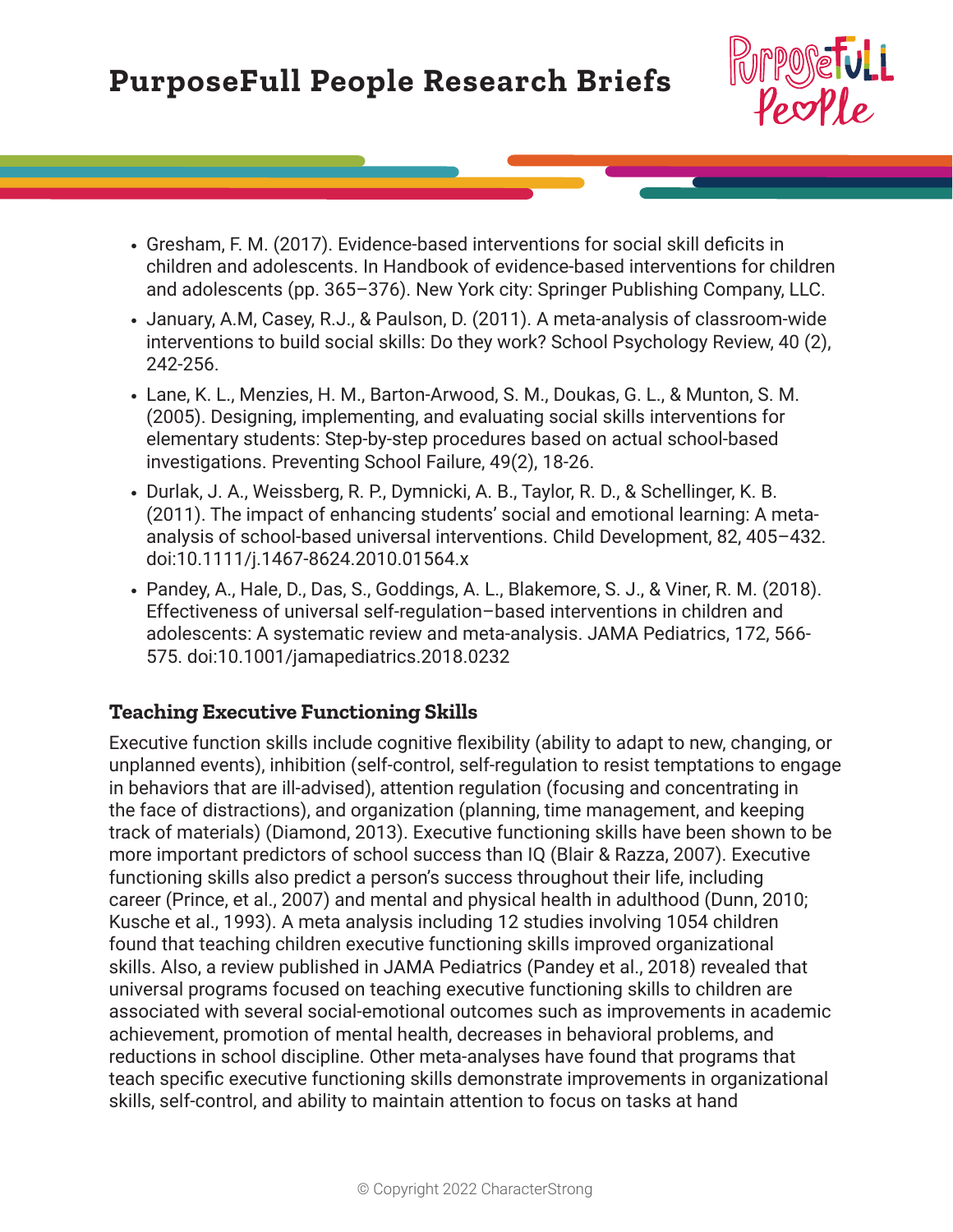

(e.g., Bikic et al., 2017; Diamond & Lee, 2011). The science on teaching executive skills has revealed some important quality indicators of effective programs, including explicit instruction that involves opportunities for rehearsal and feedback, supplemental strategies to promote the generalization and use of the skills beyond the lessons, and supports to maintain fidelity of implementation.

- **•** Bikic, A., Reichow, B., McCauley, S.A., Ibrahim, K., & Sukhodolsky, D.G. (2017). Metaanalysis of organizational skills interventions for children and adolescents with attention-Deficit/Hyperactivity disorder. Clinical Psychology Review, 52, 108–123.
- **•** Diamond, A. (2013). Executive functions. Annual Review of Psychology, 64, 135– 168.
- **•** Diamond, A., & Lee, K. (2011). Interventions shown to aid executive function development in children 4 to 12 years old. Science, 333(6045), 959–964.
- **•** Pandey, A., Hale, D., Das, S., Goddings, A.L., Blakemore, S.J., & Viner, R.M. (2018). Effectiveness of universal self-regulation–Based interventions in children and adolescents JAMA Pediatrics, 172 (6), 566.
- **•** Piquero, A. R., Jennings, W. G., Farrington, D. P., Diamond, B., & Gonzalez, J. M. R. (2016). A meta-analysis update on the effectiveness of early self-control improvement programs to improve self-control and reduce delinquency. Journal of Experimental Criminology, 12, 249–264.

## **Teaching Emotional Regulation Skills**

The research is clear that teaching elementary-aged children emotion recognition and regulation skills is effective when done properly. This body of research shows that when elementary students are intentionally supported to acquire skills to regulate emotions in response to situations it leads to several positive short-term outcomes, including improved confidence, greater persistence and resilience in the face of adversity, increased engagement in school along with better test scores and grades, and reductions in behaviors that interfere with learning (Corcoran et al., 2018; Kraag et al., 2006; Moltretch et al., 2010). From a long-term perspective, teaching emotion regulation skills leads to greater college and career readiness and success, healthier relationships, better mental health, and greater civic engagement (Greenberg et al., 2017). There is also evidence that when teaching emotion regulation skills is able to boost the effect of Tier 1 Positive Behavioral Intervention and Supports by producing more significant reductions in externalizing and internalizing problems among elementary students (Cook et al., 2015). Research examining what makes for effective programs that teach emotion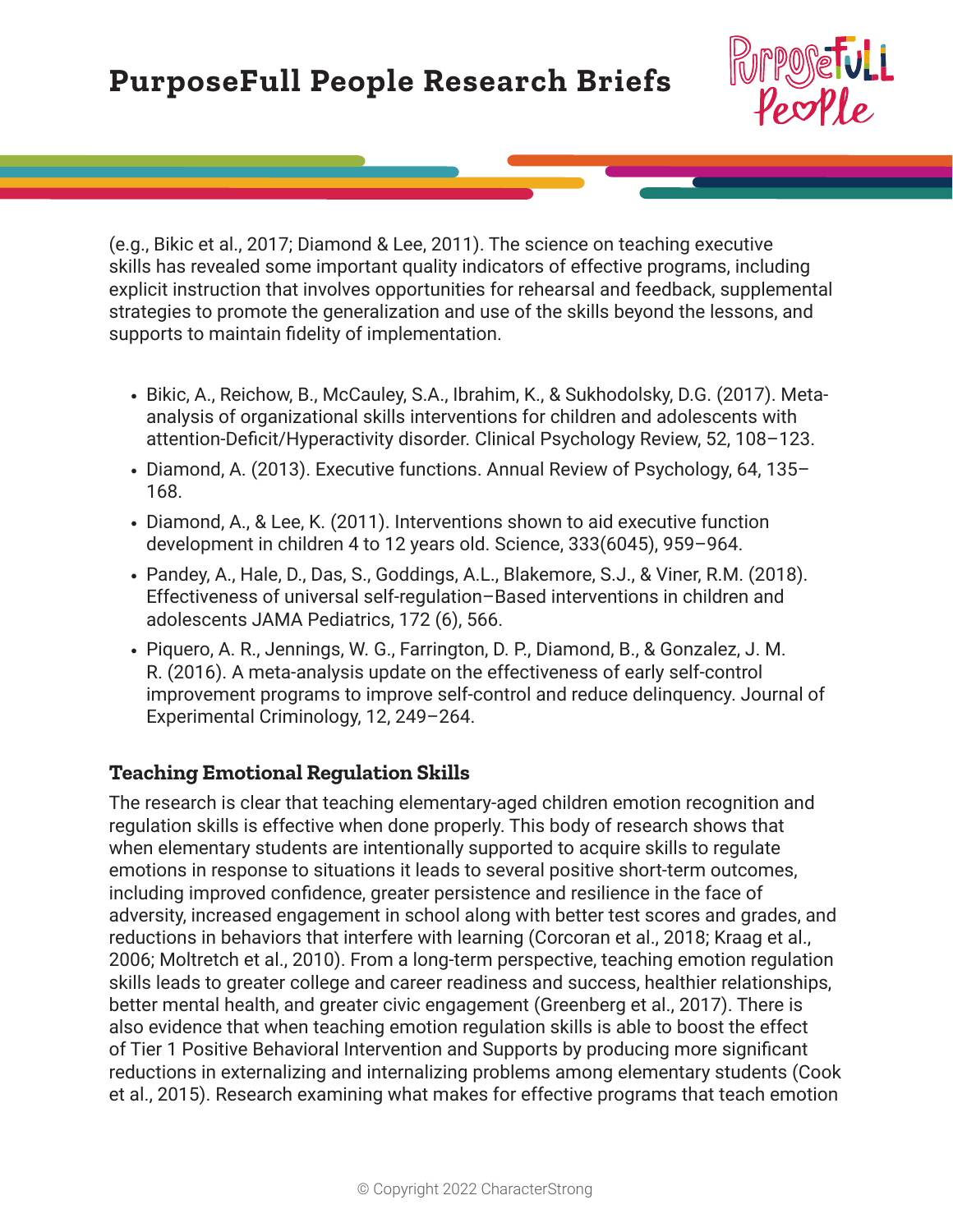

recognition and regulation skills has revealed that following combination of components are important: (a) psychoeducation to increase children's understanding of emotions to develop a vocabulary to label their emotional experiences, (b) strategies to increase selfawareness and recognition of emotions and how they impact their behavior in certain situations, and (c) explicit teaching of emotion regulation skills to manage thoughts (e.g., positive self-talk, reappraisal, acceptance) and actions (e.g., such as deep breathing, guided imagery, progressive muscle relaxation, physical activity, mindfulness practices) (Barret et al., 2001; Macklem, 2011). In addition, there is a need for strategies that are infused throughout the day to prompt, encourage, and motivate students to apply their emotion knowledge and skills (Hoffman et al., 2020).

- **•** Barrett, L. F., Gross, J., Christensen, T. C., & Benvenuto, M. (2001).Knowing what you're feeling and knowing what to do about it: Mapping the relation between emotion differentiation and emotion regulation.Cognition and Emotion, 15,713–724
- **•** Cook, C. R., Frye, M., Slemrod, T., Lyon, A. R., Renshaw, T. L., & Zhang, Y. (2015). An integrated approach to universal prevention: Independent and combined effects of PBIS and SEL on youths' mental health. School Psychology Quarterly, 30(2), 166– 183.
- **•** Corcoran, R.P., Cheung, A.C.K., Kim, E., & Xie, C. (2018). Effective universal schoolbased social and emotional programs for improving academic achievement: A systematic review and meta-analysis of 50 years of research Educational Research Review, 25 (2018), pp. 56-72.
- **•** Domitrovich, C., & Greenberg, M. T. (2000). The study of implementation: Current findings from effective programs that prevent mental disorders in school-aged children. Journal of Educational & Psychological Consultation, 11, 193–221.
- **•** Hoffmann, J. D., Brackett, M. A., Bailey, C. S., Willner, C. J. (2020). Teaching emotion regulation in schools: Translating research into practice with the RULER approach to social and emotional learning. Emotion, 20(1), 105–109.
- **•** Kraag, G., Zeegers, M. P., Kok, G., Hosman, C., and Abu-Saad, H. H. (2006). School programs targeting stress management in children and adolescents: a metaanalysis. Journal of School Psychology, 44, 449–472.
- **•** Macklem G.L. (2011) Importance of Emotion Regulation Training for Children and Adolescents. In: Evidence-Based School Mental Health Services. Springer, New York, NY.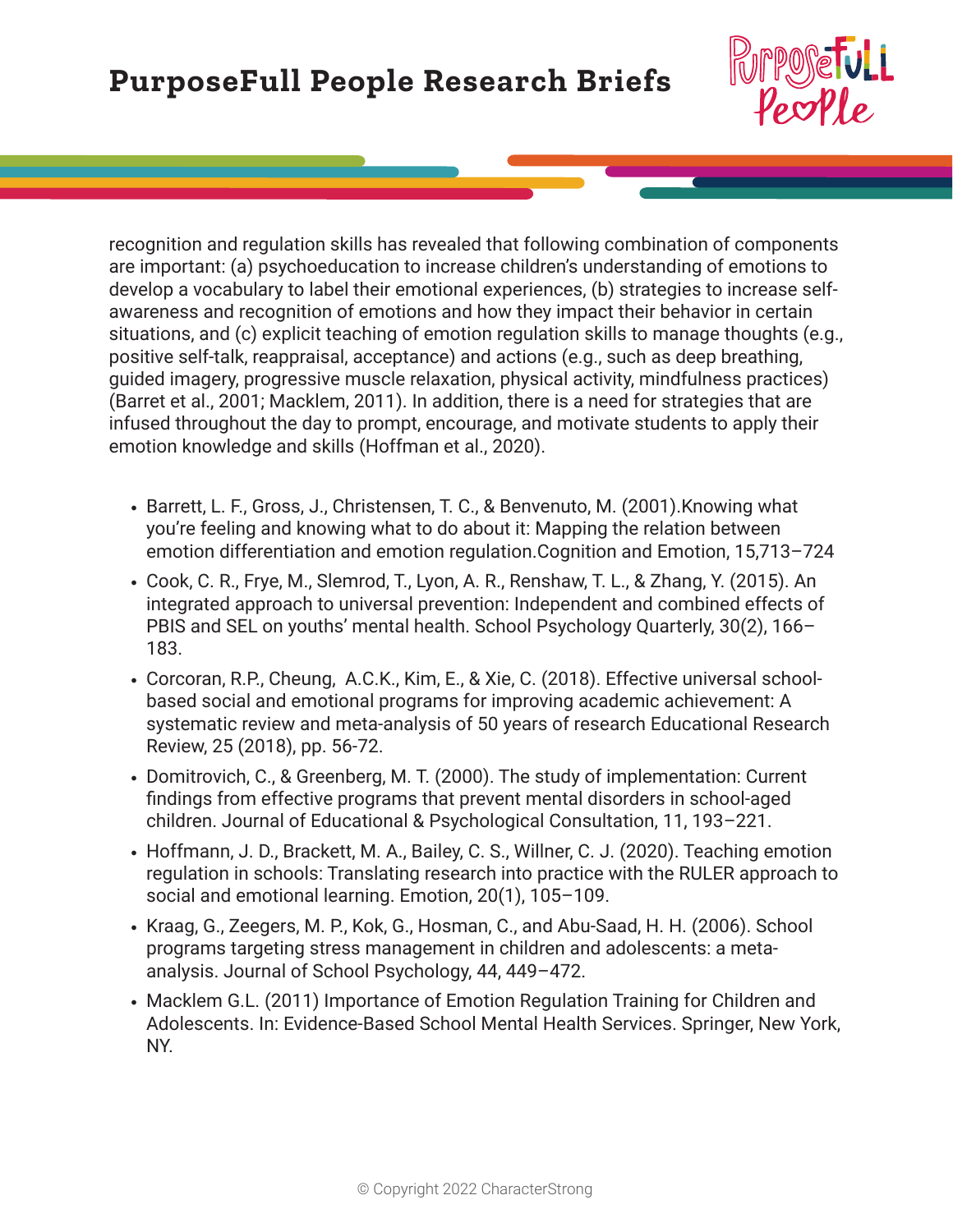

- **•** Moltrecht, B., Deighton, J., Patalay, P., & Edbrooke-Childs, J. (2020). Effectiveness of current psychological interventions to improve emotion regulation in youth – a metaanalysis. European Journal of Child and Adolescent Psychiatry, 1–20.
- **•** Sprung, M., Münch, H. M., Harris, P. L., Ebesutani, C., & Hofmann, S. G. (2015). Children's emotion understanding: A meta-analysis of training studies. Developmental review : DR, 37, 41–65. https://doi.org/10.1016/j.dr.2015.05.001

# **Post COVID: Students, Educators, and Administrators**

## **Students**

- **•** Since COVID it has been estimated that 1 out of every 3 children experience social, emotional, and behavioral difficulties that interfere with some aspect of their daily functioning (CDC, 2021; WHO, 2021)
- **•** Research unequivocally shows that elementary children who acquire and apply certain social, emotional, and behavioral competencies are associated with a range of positive short-term (academic engagement, increased belonging and relationships, positive indicators of well-being) and long-term outcomes (graduation, employment, positive mental health, even longer lives) (e.g., Robson et al., 2020)
	- **•** Children who effectively manage their thinking, attention, and behavior are also more likely to have better grades and higher standardized test scores.2
	- **•** Children with strong social skills are more likely to make and sustain friendships, initiate positive relationships with teachers, participate in classroom activities, and be positively engaged in learning (Jones et al., 2017)
- **•** 51% increase in self-harm behaviors among youth since COVID, with the largest increase among 5-11 year olds (Racine et al. 2021).

## **Teachers**

- **•** Research has shown that when teachers invest in delivering SEL programs, they are likely to experience benefits in return with regard to improved social-emotional competencies and lower levels of stress and burnout (Brackett et al., 2017)
- **•** Teachers consistently rank student social, emotional, and behavioral needs as one of their top priorities (Phi Delta Kappa, 2021)